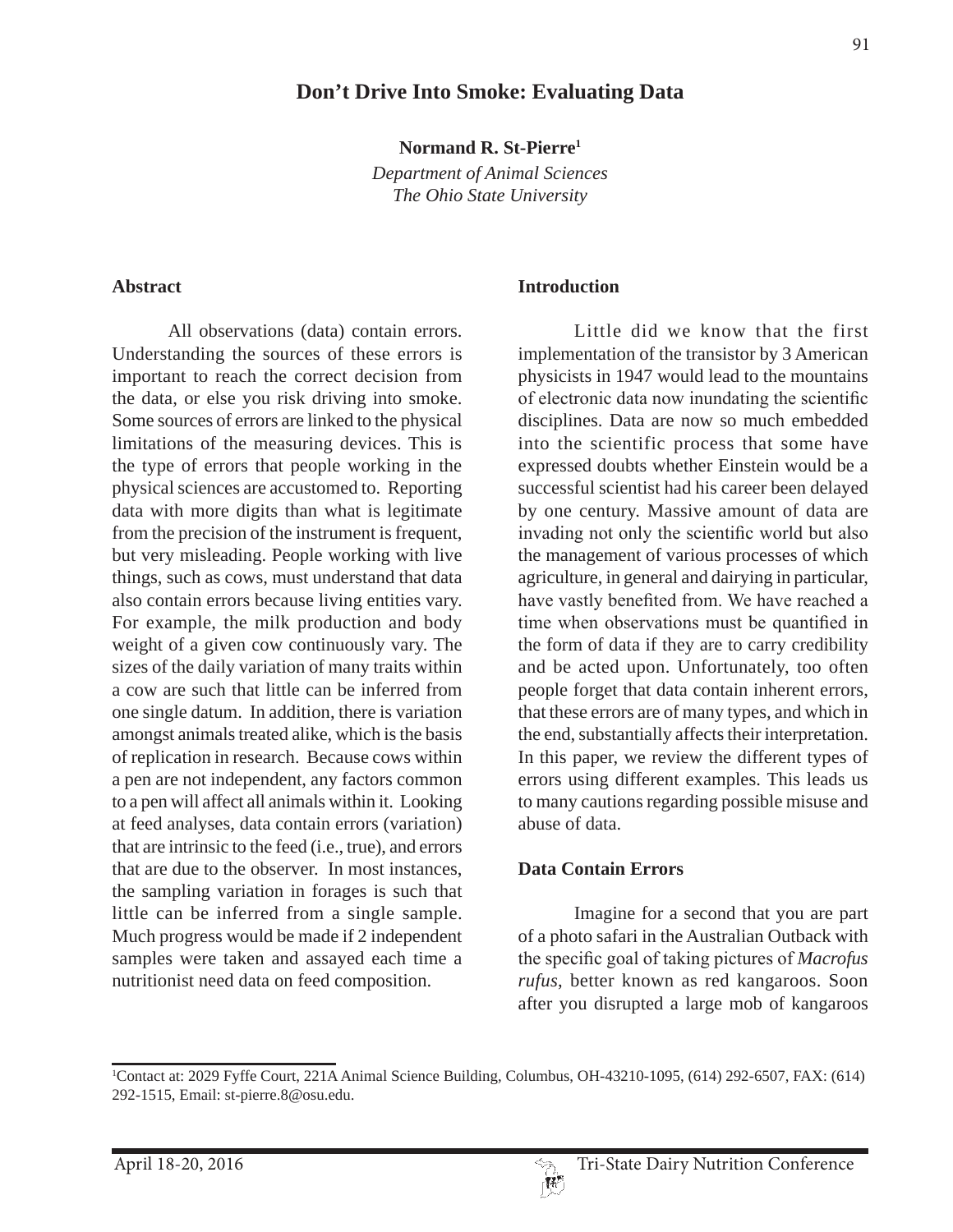from their afternoon nap, you find yourself hanging for dear life in the passenger seat of an Australian ute (better known in North America as a pick-up truck), as the driver speeds through the arid landscape in reckless pursuit of the bouncing animals. Before long, a large male is isolated from the rest of the group, bouncing at full speed in a direction parallel to that of your vehicle. The animal is perfectly positioned, perpendicular to your vehicle. You take your video-camera out and point it toward the animal through the side window. For sure, the animal is bouncing up and down: that's how kangaroos "run". But as you put the camera's viewfinder to your eye, the animal appears to be bouncing even more. That's because the bounces of your camera are being added to the bounces of the kangaroos. The total (apparent) bounces are made of two parts: the intrinsic or true bounces of the kangaroo, and the extrinsic (or virtual) bounces of the camera. If you try to measure the true height of a bounce of a given kangaroo, you must factor out the bounces of the camera/ instrument doing the measurement. Likewise, all measurements contain errors. As in our kangaroo example, some error components represent true variation, whereas other components are linked to the observer and add to the noise.

## **Errors in Measuring Milk Yield and Body Weight**

Let's take the task of measuring milk yield and body weight in a herd as examples. What are the different types of errors?

#### *Physical measurement errors*

Even if the total milk production from a given cow at last milking is put in a milk can, which is weighed, we still don't know the exact value of her milk production. The precision of our measurement is determined by the precision of the measuring instrument. We might be able to

say that her production was above 41 lb and less than 42 lb, or that it was "around" 41.2 lb, but we likely will not have a scale with a precision down to  $\pm 1$  µg. For management purposes, we know that this degree of precision is not needed, but that doesn't negate the fact there is, and always will be, some measurement errors. This type of errors is what people working in the physical sciences generally have to deal with. In measuring the diameter of (say) a bolt, ever more precise measuring devices can be used, but an error always remains. Repeated measurement of the same bolt produces slightly different measurements (data) of the diameter of the bolt, but this is not due to the one bolt changing its diameter. This type of error is entirely due to the observer (the camera in our kangaroo example). The physical error involved in measuring milk yield may or may not be of practical consequence; this depends on the precision of the measuring device. But for other types of data acquired on a dairy farm, the measurement error may be consequential. Think of the scales on mixer wagons; typically, what is their precision? Most of the scales I have worked with have a precision of  $\pm 10$  lb. Hence if the scale indicates that 320 lb of supplement were added to the mixer, the correct interpretation would be that somewhere between 310 and 330 lb of the supplement were added. This error may no longer be insignificant. Likewise, most livestock scales also have an error of  $\pm 10$  lb. Say that you weigh your animals once per day (automatic scale on the return alley). The weight on a given animal will have a physical measurement error of  $\pm 10$  lb each time the animal is weighed. If Bertha weighed  $1,350 \ (\pm 10)$  b) yesterday and  $1,340 (\pm 10 \text{ lb})$  today, I cannot conclude that she has lost 10 lb in 1 day! To gain precision would require a more precise scale.

Unfortunately, data are often being reported with considerably more digits than what is warranted by the precision of the instrument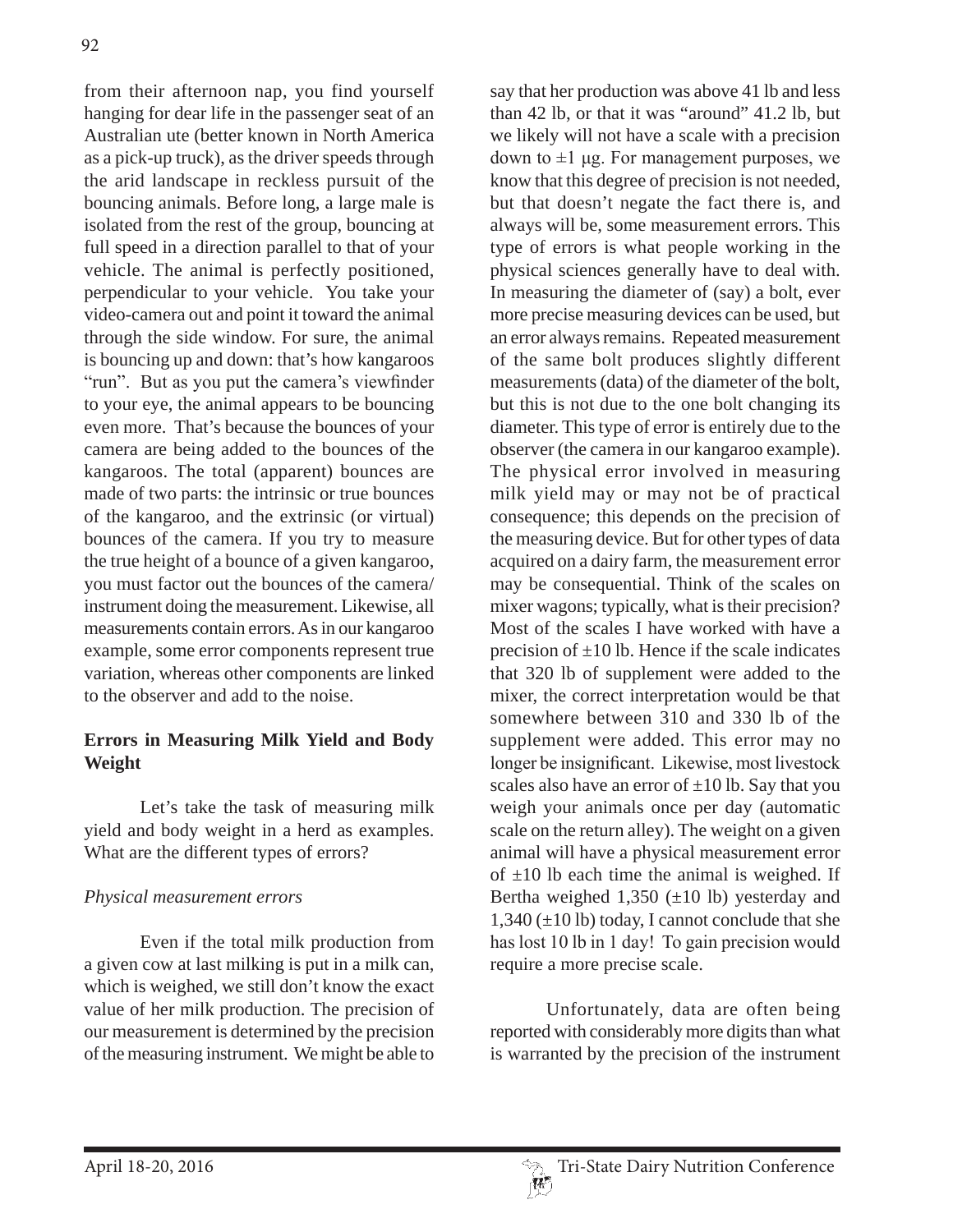(or method) generating the data. There is no reason to report in vitro digestibility of a single forage sample with 2 decimal digits when the error of the method is somewhere around ±5%.

## *Variation in the unit itself*

In the physical sciences, what is being measured doesn't change: the diameter of the one bolt being measured doesn't change (we ignore the effect of changing temperature, etc., for the sake of simplicity here). But biological entities keep changing through time. We know that we have a physical measurement error when we measured Bertha's milk production yesterday morning and that we also had physical measurement errors when we measured her milk production this morning. But these errors generally pale in comparison to the size of the variation (errors) due to the cow (the biological unit). On a well-managed farm, the standard deviation (**SD**) of daily milk yield on the same animal over a period of one week is generally in the 7 lb/day range. So if Bertha produced 100 lb yesterday and 95 lb today, we really cannot say that she is down 5 lb/day in production. Our data say that the amount measured today was 5 lb less than the amount measured yesterday, but we really cannot say much about the production status of Bertha.

The total weight of a cow is the sum of her true physical weight (generally expressed as empty body weight) plus all of her gut and bladder contents (plus milk in her udder, which technically is no longer part of her body – at least for some of the milk). Graduate students doing their first digestion trial with full collection of feces and urine are always amazed at the amount of feces and urine that an average cow excretes in a day (roughly 150 lb). Whenever Bertha drinks, she easily gains 10 lb (she easily drinks 200 to 250 lb/day of water). Whenever she defecates, she looses 10 lb. All of a sudden, the

error with a one point in time measurement of her body weight is no longer just the precision of the scale  $(\pm 10 \text{ lb})$ , but also the variation of Bertha's apparent weight  $(\pm 10 \text{ lb})$ , which is not really Bertha's true weight to begin with.

## *Variation among biological units*

Whenever someone says that the cows in the first pen are producing  $(say)$  90 lb/day, they really mean that they are *averaging* about 90 lb/day. Of course, by now we understand that the 90 lb is an approximation because of the measurement error and the variation within a cow. But there is more error than that when we look at milk production for a given pen. In that pen, there are some Berthas producing over 110 lb/day, while other Berthas are below 70 lb/ day. Hence, the pen contains at a minimum the sum of the errors of all the animals it contains. Fortunately, some of these errors cancel each other. *If* all the cows in a 100-cow pen were *independent* and *if* the daily SD on each animal is 7 lb/day, then we would expect the SD of milk production for the whole pen to be  $7/\sqrt{100} = 0.7$  lb/day. In practice, the SD of milk production from a 100-cow pen is always greater than that; sometimes much greater than that. The reason being that cows within a pen are not independent of one another. A pen of cows is not milked at exactly the same time every day of the week: "things" happen… If the waterline to the high pen froze during the night, pretty much all Berthas in that one pen will be down in milk the next day, and they will all have lost apparent weight. A frozen pipe is an easily identifiable factor, but there are 50,000 things that affect cow production – some of which are known, whereas others are not. As nutritionists, we tend to see things through the glasses of nutrition. When we investigate the cause for an apparent drop in milk production, we tend to focus on nutrition because that's what we do and sometimes sell. I am afraid, however, that all too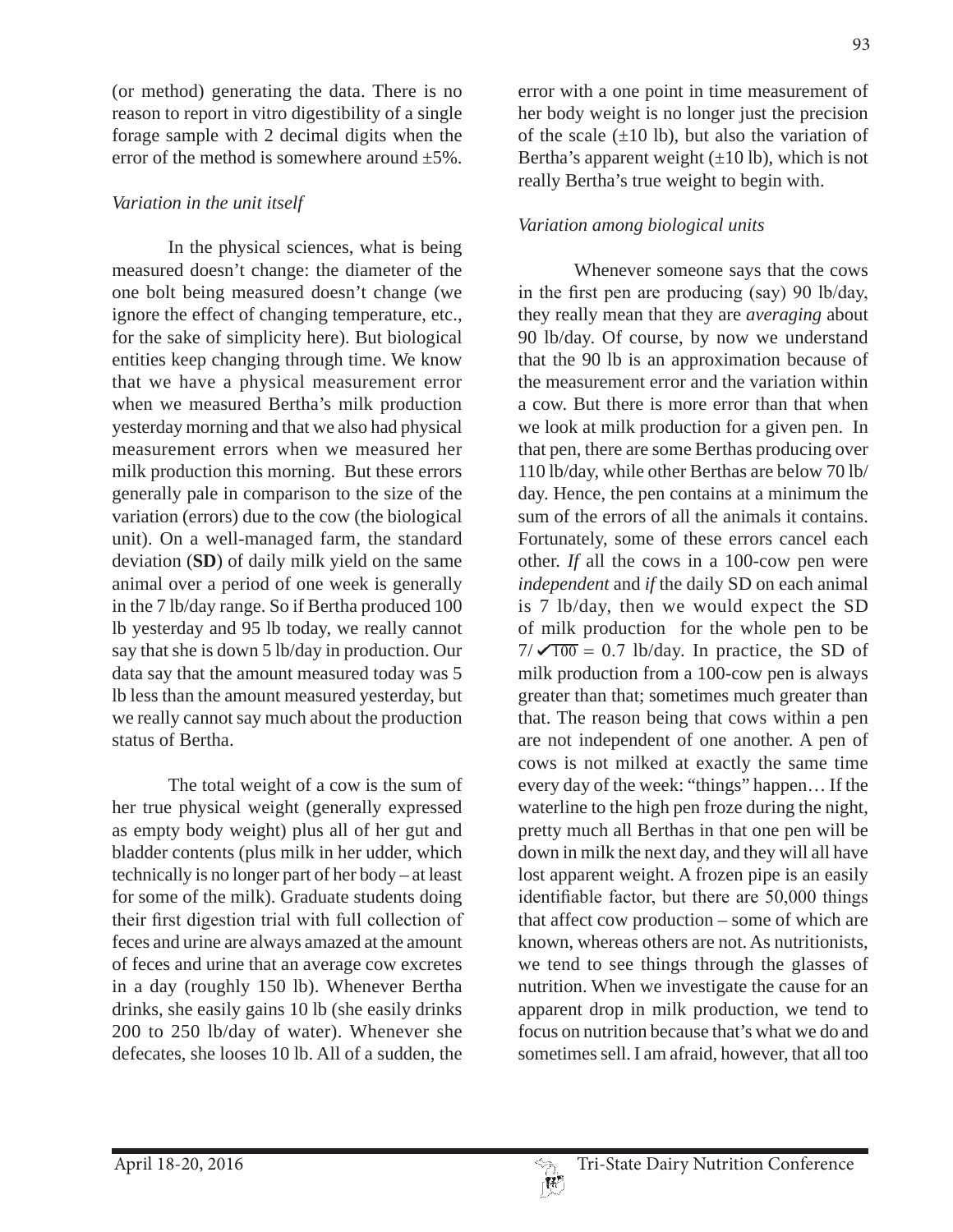often, we fix non-existent problems by changing the nutrition (we cure a non existent "disease"), or we fix a self-curable, non-nutritional problem by changing the nutrition. The analogy that I have used is that of a kid coming back from school not feeling well. You give him a teaspoon of a magic elixir and send him to bed. He feels great the next morning. Maybe the kid was just dead tired!

The issue with the pen variation is that too many people deny that it even exists. This is exactly what is being implied by anybody who conducts "field research" with one pen fed a control diet and one pen fed the "treatment" diet, and uses the individual cows as experimental units, as if they were independent of one another. How often have you heard "the 2 pens were identical"? Well, if they were, the variation between replicated pens would be very, very small and an experiment with 2 pens on a control diet and 2 pens on a treatment diets should detect statistically significant differences that would be incredibly small. Four pens of 100 cows each would detect differences in milk yield of less than 0.1 lb/day in a 60 day production trial. To my knowledge, every time that replicated pens have been correctly used in a field trial, the power of the experiment was considerably less than one would expect if the pen had a small effect. The pen effect is real and considerably greater than what most people think. Hence, the so-called experiments with one pen per treatment lead to pure statistical fantasy, vastly incorrect P-values, amounting to a momentous drive through a big cloud of smoke. In fact, one would suspect that the experimenters may have inhaled too much of the smoke themselves. Reporting wrong probabilities is far worse than not reporting any probability at all.

#### **Errors in Feed Composition**

Suppose that you receive 5 loads of distillers dried grains with solubles (**DDGS**).

You sample each one and send the 5 samples to a feed laboratory and request a neutral detergent fiber (NDF) assay. Results for the 5 samples are: 27, 29, 30, 31, and 33% NDF. The mean (arithmetic average, which represents the expectation) of the 5 samples is 30%. But how would you express the variation between the 5 samples? One could use the range, which is the difference between the maximum and the minimum values. In our example, the range is  $33 - 27 = 5\%$ . This gives an idea of the variation, but it is sensitive to only the 2 extreme values: the NDF content of the 3 other samples are not part of the variation assessment. This makes the range very sensitive to outliers, which is not a good thing. Statisticians have long used a measure of variation that expresses the spread of observations in a manner that is less sensitive to outliers than the range and also uses all the measurements in its determination. This is the variance. Expressed in words, it is the sum of the squares of the difference between each measurement and the mean, with said sum divided by the total number of observations minus one. For our simple example:

$$
Var(NDF) = \frac{(27-30)^2 + (29-30)^2 + (30-30)^2 + (31-30)^2 + (33-30)^2}{5-1} = 5
$$

The immediate issue one has with the variance is with its units of expression: the result (i.e., 5) is not in the same units as the measurements. The variance is not 5% because the expression is a sum of squared percentages: it is 5%-squared, a highly inconvenient, if not completely mentally, intractable unit. The solution is simply to take the square root of the variance (i.e., the SD). Hence, in our example:

$$
SD(NDF) = \sqrt{5} = 2.23
$$

The standard deviation is expressed in the same units as the measurements themselves. Therefore, we can summarize the results from our 5 samples as: mean = 30%, SD = 2.23%.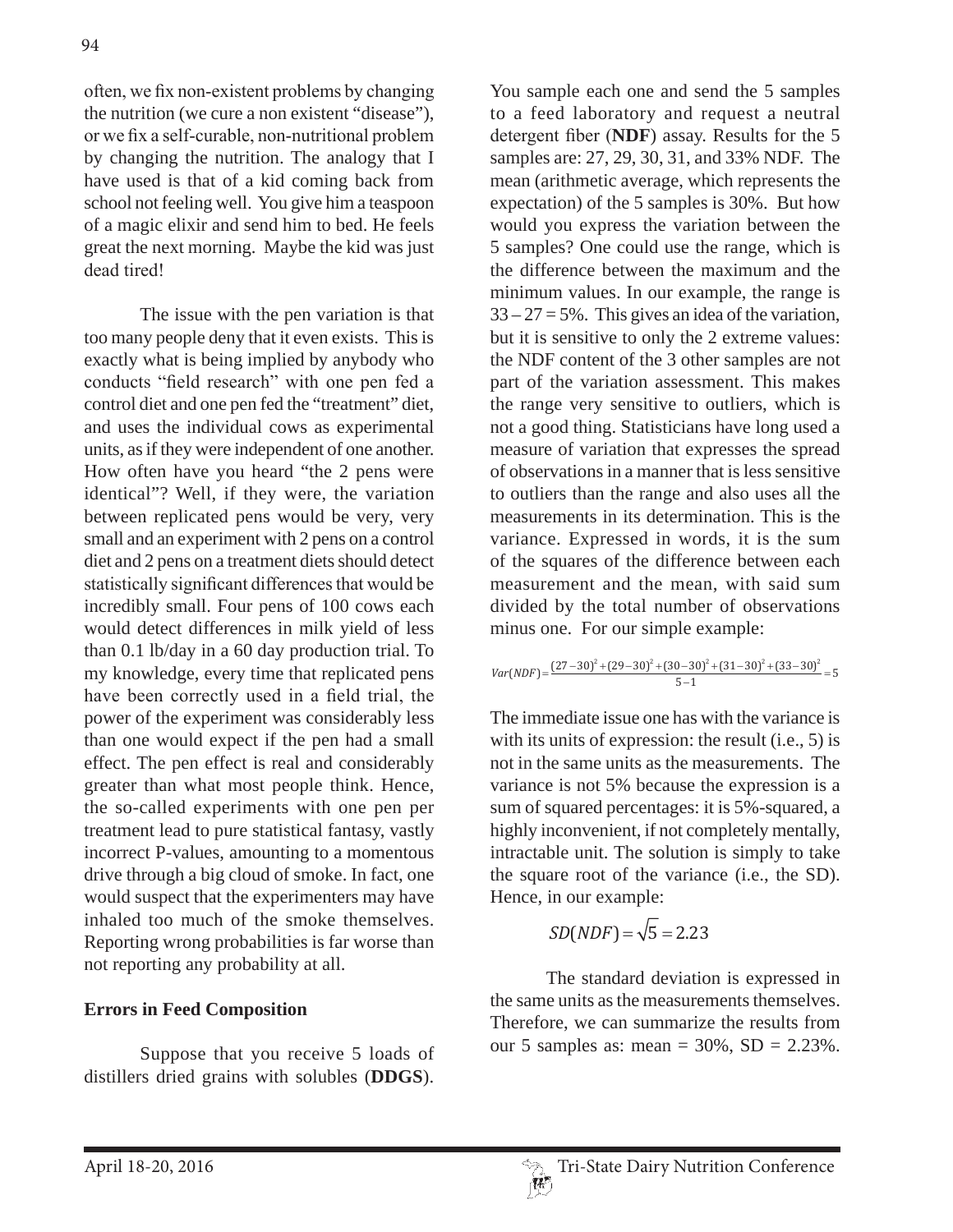If the sample is moderately large and follows what is known as the normal distribution (the infamous bell-shaped curve), then approximately  $2/3$  of the observations will be within  $+/- 1$  SD of the mean, and approximately 95% will be within +/- 2 SD of the mean. The sample in our example was not very large  $(n = 5)$ , but we would expect that approximately 67% of all loads of DDGS to have an NDF between  $30 - 2.23 = 27.8\%$  and  $30 + 2.23 = 32.2\%$ .

The reason that we examined variance as an expression of variation is because we want to decompose the total variation in measurements into separate components. However, these components are additive only in the variance scale and not in the standard deviation scale. As long as the components (factors) are independent, we have:

 $Var(whole) = Var(factor A) + Var(factor B) + ...$ 

but

 $SD(whole) \neq SD(factor A) + SD(factor B) + ...$ 

This will be important in our understanding of the factors contributing to the variances of various feedstuffs and their partitioning into components.

#### *Sources of variation in forages: short-term*

Over a total of 14 consecutives days, we had nutritionists and trained farm personnel take multiple samples of corn and haycrop silages on 14 Ohio and Vermont farms (St-Pierre and Weiss, 2015). To be more precise, the sampler took 2 independent samples of each forage on each farm and on each day of the 14-day sampling period. At the lab, each assay was run in duplicate on each of the 2 samples from each silage, from a given farm on a given day. This elaborate sampling scheme allowed us to separate the total variance of a given nutrient into 4 distinct components. First is the variation due to farm. This component is easy to understand: it represents how much the true values of a given nutrient (e.g., NDF) in corn and haycrop silages vary from farm to farm. The second component is the variation due to day. This component quantifies how much the true values of a given nutrient in corn and haycrop silages vary from day to day on a given farm. The third component quantifies the variation due to sampling, or how much the true value of a given nutrient in corn or haycrop silages varies from sample to sample taken on the same farm and on the same day. The fourth and last component is labeled 'analytical' and identifies the variation within a single lab of a given assay on a set sample. One should note that all assays were conducted in our research lab. Hence, the variation that would exist between assays conducted on the same sample but by different labs was not present in our study. Depending on the assay, the lab-to-lab variation can be substantial. Some components of this variance decomposition are real (intrinsic): the variation due to farm and day represent true variation in the composition of the forage. Other components are extrinsic (virtual): the variation due to sampling and analytical variance are part of the noise inherent to the measurements. The variation due to laboratory would be added to the virtual components had it been measured. As in the Australian safari analogy, the virtual components do not contribute to the true feed variation, but they add to the total, overall perception of variation. Conceptually, all the variation could be in the virtual components, indicating a perfectly uniform feed that appears to vary just because of the errors in the multiple steps of the measurements: the kangaroo would be completely still, but the binoculars are bouncing all over the place.

Table 1 summarizes the measurements for 4 nutrients/chemical groups for corn and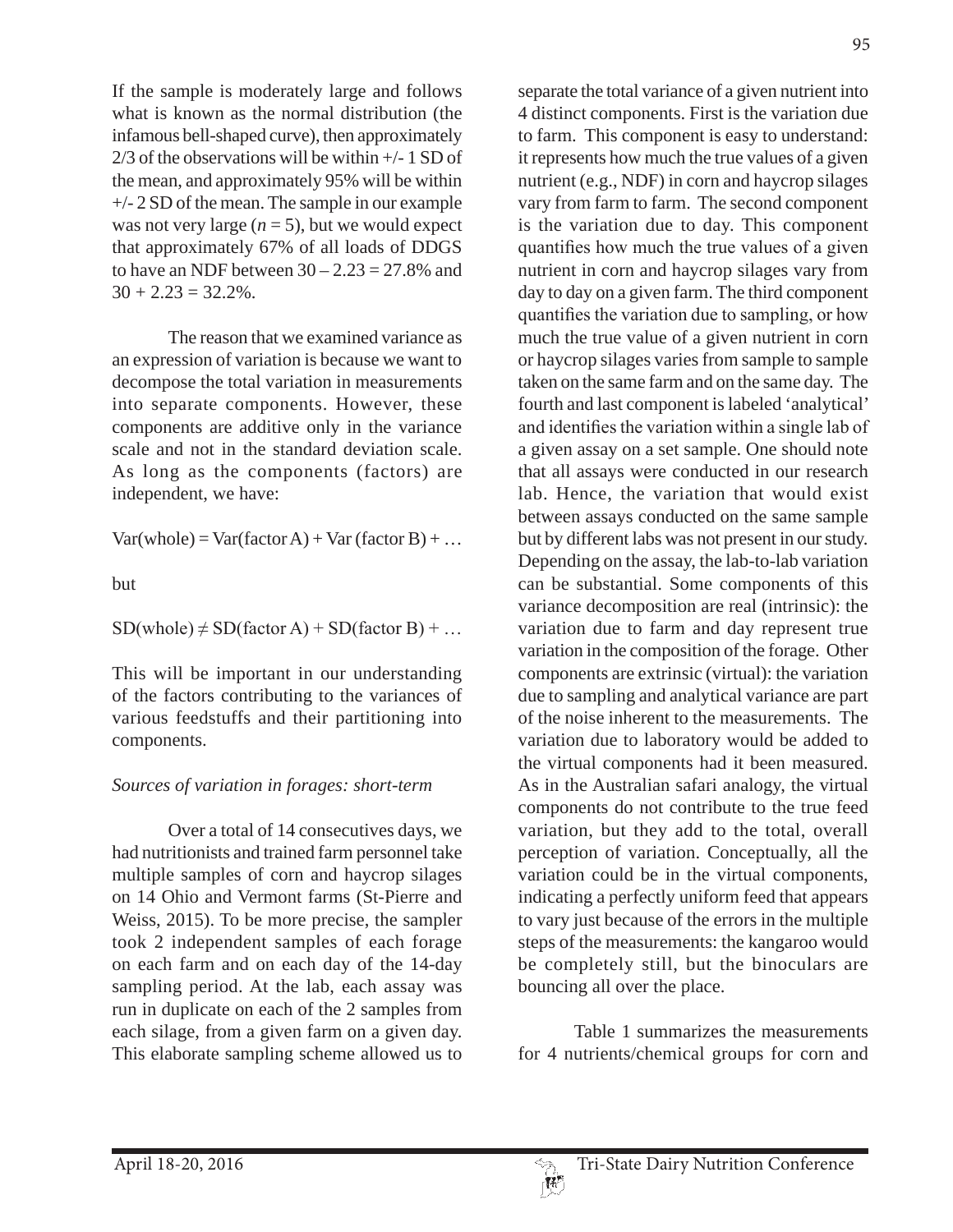haycrop silages. The means are close to what one would find in standard tables of feed composition, such as those of NRC (2001). The table also shows that there is considerable variation around the means. The coefficient of variation (**CV**) is simply the ratio of the SD divided by the mean, multiplied by 100 to have a metric expressed as a percentage. For corn silage, the CV of DM (14.1%) is about the same as the CV of ash (14.0%). But the variance components are very different between the two. Table 2 shows the decomposition of the variance for the 2 feeds and the 4 nutrients/chemicals. The only components relevant to a given farm are the variation due to day, sampling, and analytical. How much a forage varies from farm to farm doesn't affect how much it varies on my farm. Although the CV of DM and ash in corn silage are nearly identical, the sources of the variation are entirely different. For a given farm, nearly half (46.8%) of the DM variance is from day-today (true variation). Hence, DM of corn silage should be measured frequently. The situation is entirely different for ash where only 17.8% of the variance is due from day-to-day variation and over 80% is due to sampling (i.e., noise). Therefore, frequent measurements of ash in corn silage would be mostly a waste of time and money.

For all nutrients and both silages, analytical variation was the smallest contributor to variation within a given farm. In general, the SD for assay were substantially greater for corn silage than haylage. This can be explained by the greater degree of difficulty in sub-sampling corn silage in the lab due to the large differences in nutrient composition among particles of corn silage. On-farm sampling was the greatest source of variation for nutrients other than DM. The substantial amount of observer variation (sampling + analytical) relative to the amount of true day-to-day variation indicates the followings:

- 1. A change in nutrient composition between 2 samples of silages taken over a short period of time is often just noise (i.e., not true). Modifying the diet on an apparent change in composition from one forage sample is generally not wise. Most of the time you will be driving through smoke!
- 2. Much progress would be made in controlling variation in forage composition if a minimum of 2 *independent* samples were taken and sent to the lab any time that the forage is sampled. Here, the word *independent* is critical. The whole sampling process has to be repeated.

## *Sources of variation in forages: long-term*

In a parallel study to the one we have already briefly described, 14 nutritionists took monthly samples of every major feed (forage and concentrates) and high group TMR on 47 farms throughout the United States (St-Pierre and Weiss, 2015). Results for the mean composition and variance components of the forages that were sampled and for the major nutrients are reported in Table 3. As expected, monthly variation was greater than daily variation. Although sampling variation generally made up a smaller proportion of within-farm variation when silages were sampled over a 12-mo period than when sampled over a 2-wk period, sampling variation was still substantial. This suggests that duplicate, independent samples and averaging is beneficial for many different sampling schedules.

#### **Conclusions**

A number is meaningless unless you have quantified its error.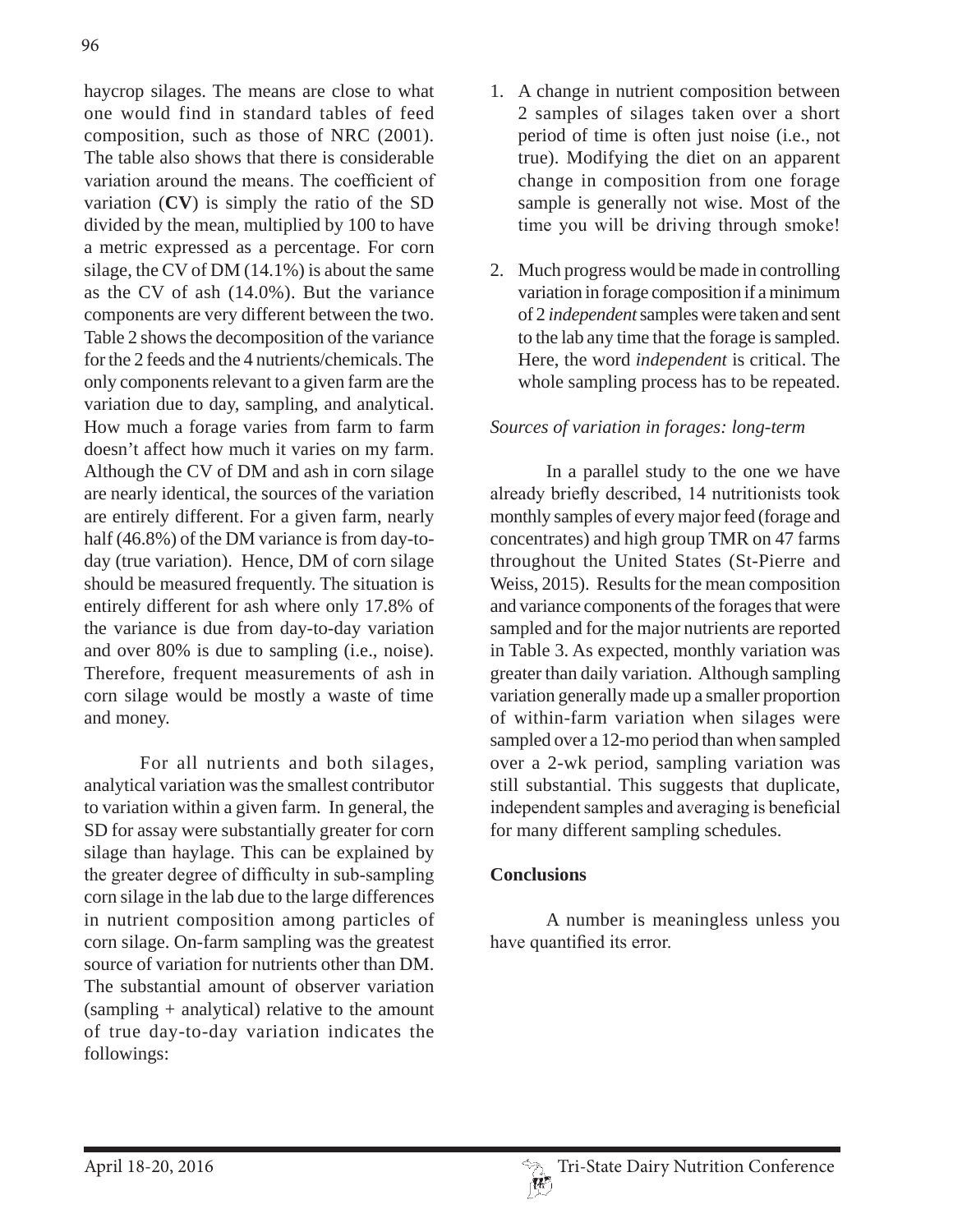## **Acknowledgement**

I want to acknowledge the considerable contribution that my colleague Dr. Bill Weiss made in stimulating some of the thoughts and generating most of the data used in this paper. In addition, portions of this paper were extracted from a chapter of an electronic book soon to be published by the American Dairy Science Association (Champaign, IL).

# **References**

National Research Council. 2001. Nutrient requirements of dairy cattle. 7<sup>th</sup> rev. ed. Natl. Acad. Press, Washington, DC.

St-Pierre, N.R., and W.P. Weiss. 2015. Partitioning variation in nutrient composition data of common feeds and mixed diets on commercial dairy farms. J. Dairy Sci. 98:5004- 5015.

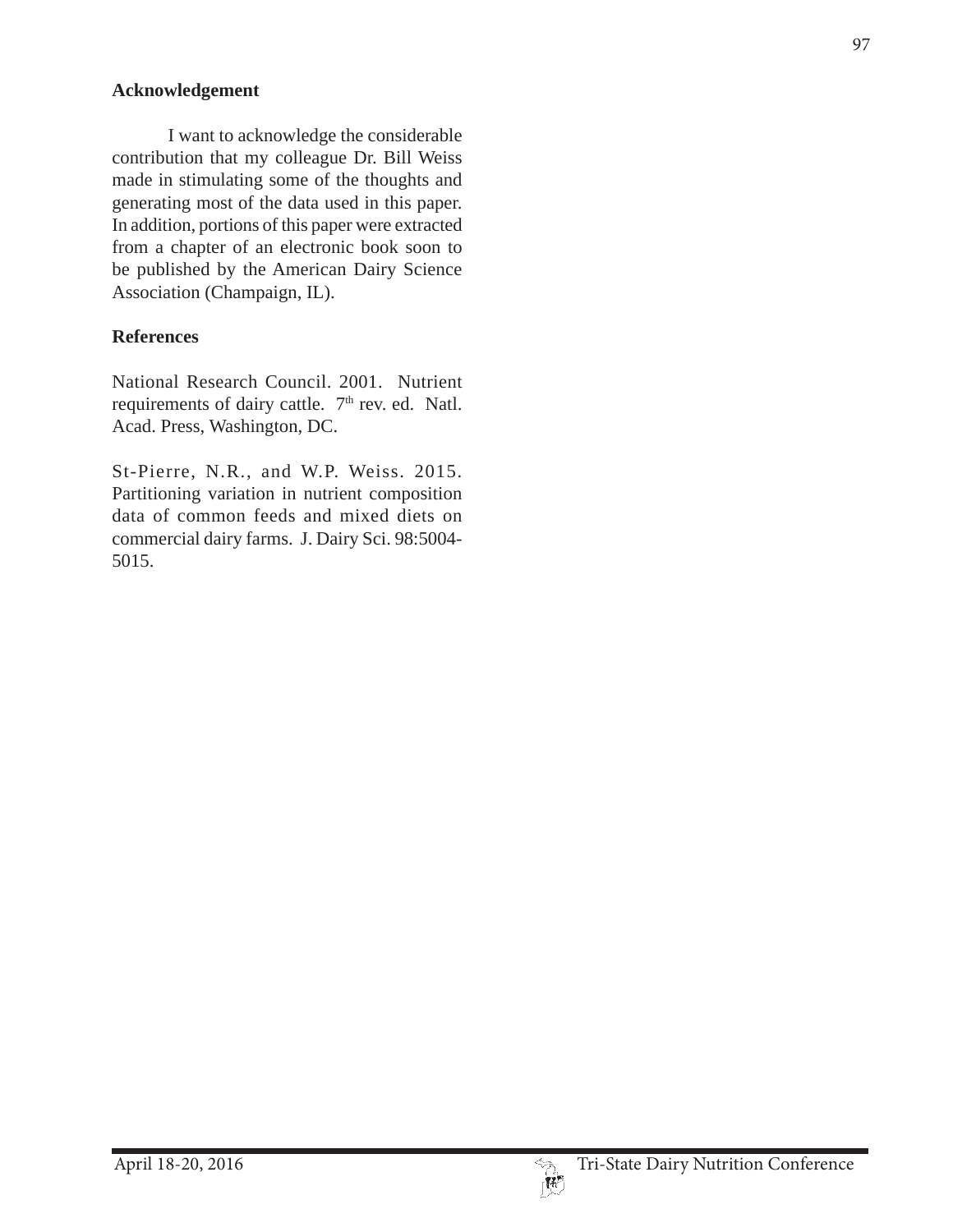| Item                       | Mean | <b>SD</b> | <b>CV</b> | Range         | $10th$ to $90th$<br>Percentile |  |  |  |
|----------------------------|------|-----------|-----------|---------------|--------------------------------|--|--|--|
| Corn silage ( $n = 504$ )  |      |           |           |               |                                |  |  |  |
| <b>DM</b>                  | 37.0 | 5.23      | 14.2      | $26.2 - 49.0$ | $30.3 - 44.0$                  |  |  |  |
| <b>NDF</b>                 | 39.1 | 4.03      | 10.3      | 30.8-50.9     | $34.3 - 45.0$                  |  |  |  |
| <b>Starch</b>              | 32.8 | 4.33      | 13.2      | 14.3-44.0     | 27.1-38.6                      |  |  |  |
| Ash                        | 3.57 | 0.50      | 14.0      | $2.4 - 8.3$   | $3.1 - 4.2$                    |  |  |  |
| Haycrop silage $(n = 504)$ |      |           |           |               |                                |  |  |  |
| <b>DM</b>                  | 41.7 | 8.00      | 19.2      | 28.3-70.5     | 31.9-52.1                      |  |  |  |
| <b>NDF</b>                 | 49.9 | 6.61      | 13.2      | $32.7 - 65.2$ | 43.0-59.5                      |  |  |  |
| CP                         | 16.3 | 2.72      | 16.7      | 10.8-23.2     | 12.7-19.5                      |  |  |  |
| Ash                        | 9.30 | 1.86      | 20.0      | $6.3 - 15.3$  | $6.9 - 11.6$                   |  |  |  |

**Table 1.** Descriptive statistics for corn silage and haycrop silages sampled over 14 consecutive days on 11 Ohio and Vermont farms (% of DM) (St-Pierre and Weiss, 2015).

**Table 2.** Farm, sampling, analytical, and true day-to-day variation in nutrient composition (% of DM) of corn silage and haycrop silage sampled over 14 consecutive days on 11 Ohio and Vermont farms (St-Pierre and Weiss, 2015).

|                | <b>SD</b> |      |      | % of within-farm variance |      |          |            |
|----------------|-----------|------|------|---------------------------|------|----------|------------|
| Item           | Farm      | Day  |      | Sampling Analytical       | Day  | Sampling | Analytical |
| Corn silage    |           |      |      |                           |      |          |            |
| <b>DM</b>      | 5.00      | 1.21 | 0.96 | 0.86                      | 46.8 | 29.5     | 23.7       |
| <b>NDF</b>     | 3.68      | 1.31 | 1.61 | 0.89                      | 33.6 | 50.9     | 15.5       |
| <b>Starch</b>  | 4.22      | 1.29 | 2.10 | 0.82                      | 24.7 | 65.3     | 10.0       |
| Ash            | 0.34      | 0.16 | 0.34 | 0.05                      | 17.8 | 80.6     | 1.6        |
| Haycrop silage |           |      |      |                           |      |          |            |
| <b>DM</b>      | 7.37      | 2.71 | 1.89 | 0.74                      | 64.0 | 31.2     | 4.8        |
| <b>NDF</b>     | 6.97      | 1.67 | 1.61 | 0.75                      | 46.9 | 43.6     | 9.5        |
| CP             | 2.47      | 0.59 | 0.89 | 0.44                      | 26.1 | 59.4     | 14.5       |
| Ash            | 1.86      | 0.33 | 0.59 | 0.10                      | 23.4 | 74.7     | 1.9        |